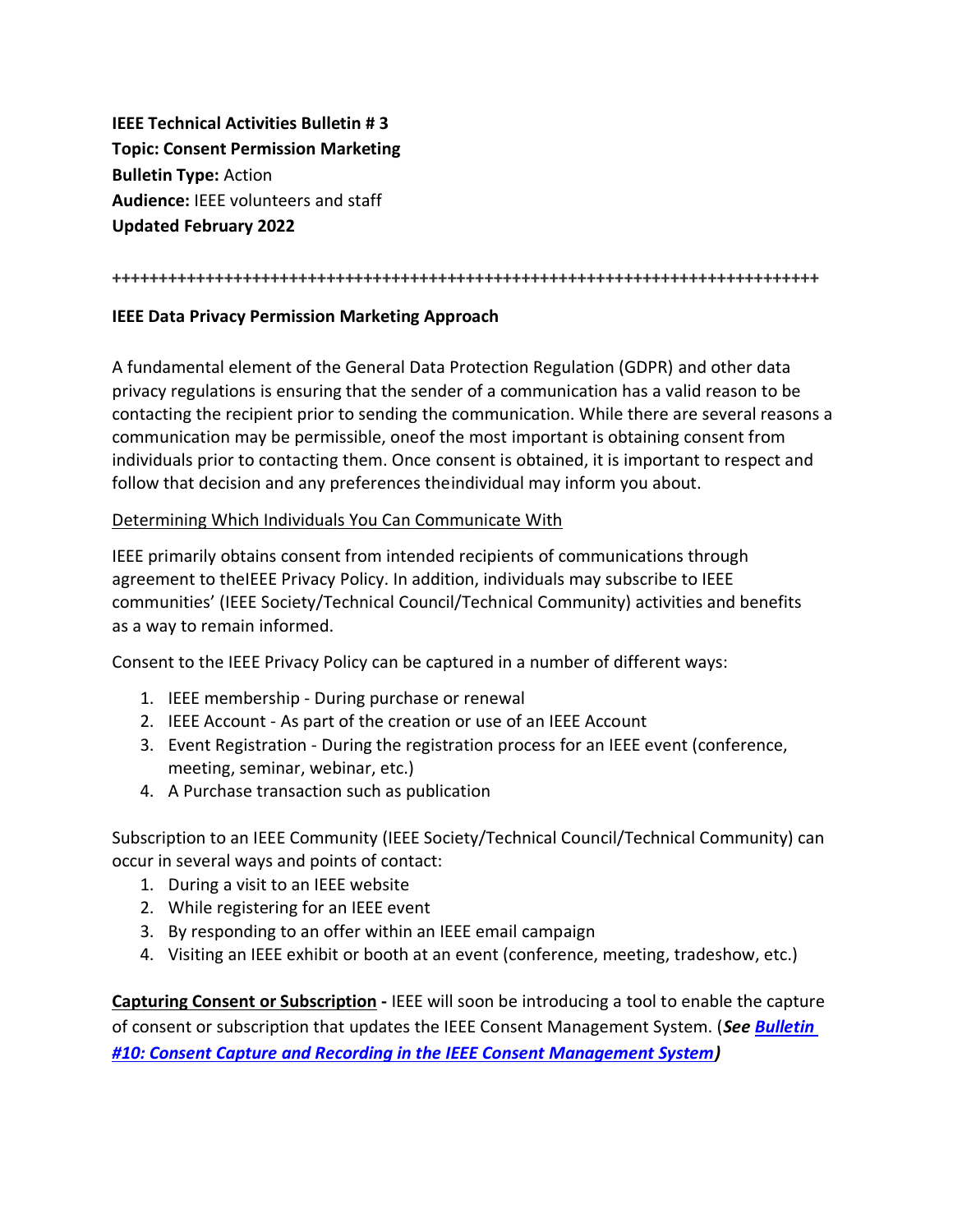Consent to the IEEE Privacy Policy and an individual's subscriptions to various IEEE Society / Technical Council / Technical Community communications are reflected in the individual's profile in the IEEE Privacy Portal.

**IEEE Privacy Portal** *- an example*

|                                        | We received your recent request for information. To complete your request, please finalize your selections below and click "Save". If<br>you have not already accepted the IEEE Privacy Policy you must do so to submit your selections. |  |  |  |  |
|----------------------------------------|------------------------------------------------------------------------------------------------------------------------------------------------------------------------------------------------------------------------------------------|--|--|--|--|
| <b>Email Address:</b>                  | test@ieee.org                                                                                                                                                                                                                            |  |  |  |  |
| <b>Accepted Policies &amp; Terms</b>   |                                                                                                                                                                                                                                          |  |  |  |  |
| Collapse all   Check all   Uncheck all |                                                                                                                                                                                                                                          |  |  |  |  |
| <b>EEE</b> Privacy Policy              |                                                                                                                                                                                                                                          |  |  |  |  |
| <b>Communication Preferences</b>       |                                                                                                                                                                                                                                          |  |  |  |  |
| Collapse all   Check all   Uncheck all |                                                                                                                                                                                                                                          |  |  |  |  |
| Community Engagement                   |                                                                                                                                                                                                                                          |  |  |  |  |
|                                        | □ IEEE Computational Intelligence Society Information and Updates                                                                                                                                                                        |  |  |  |  |
| Collapse all   Check all   Uncheck all |                                                                                                                                                                                                                                          |  |  |  |  |
|                                        | Please remove me from any IEEE communications not required legally or for fulfillment of services. $\boxed{?}$                                                                                                                           |  |  |  |  |
|                                        |                                                                                                                                                                                                                                          |  |  |  |  |

An individual may choose to choose to unsubscribe to individual communications or opt-out of any of the subscriptions that they may have previously accepted at any time. As a result, it is critical that IEEE communications track the most up-to-date information in the IEEE Privacy Portal.

## Relationship-Based Communications

Messages to an individual based on their relationship or engagement with IEEE may be permissible. The communication message topics must be related to their specific relationship and/or engagement with IEEE (i.e., product purchase, conference attendance, authorship, served as a reviewer, participant in Council or Technical Community, registered for a course, registered for a webinar, signed up for a newsletter, etc.)

Do not contact these individuals for marketing purposes or other solicitations on any other topics.

Two key factors to consider at the beginning of any relationship-based outreach are:

1. What message are you communicating?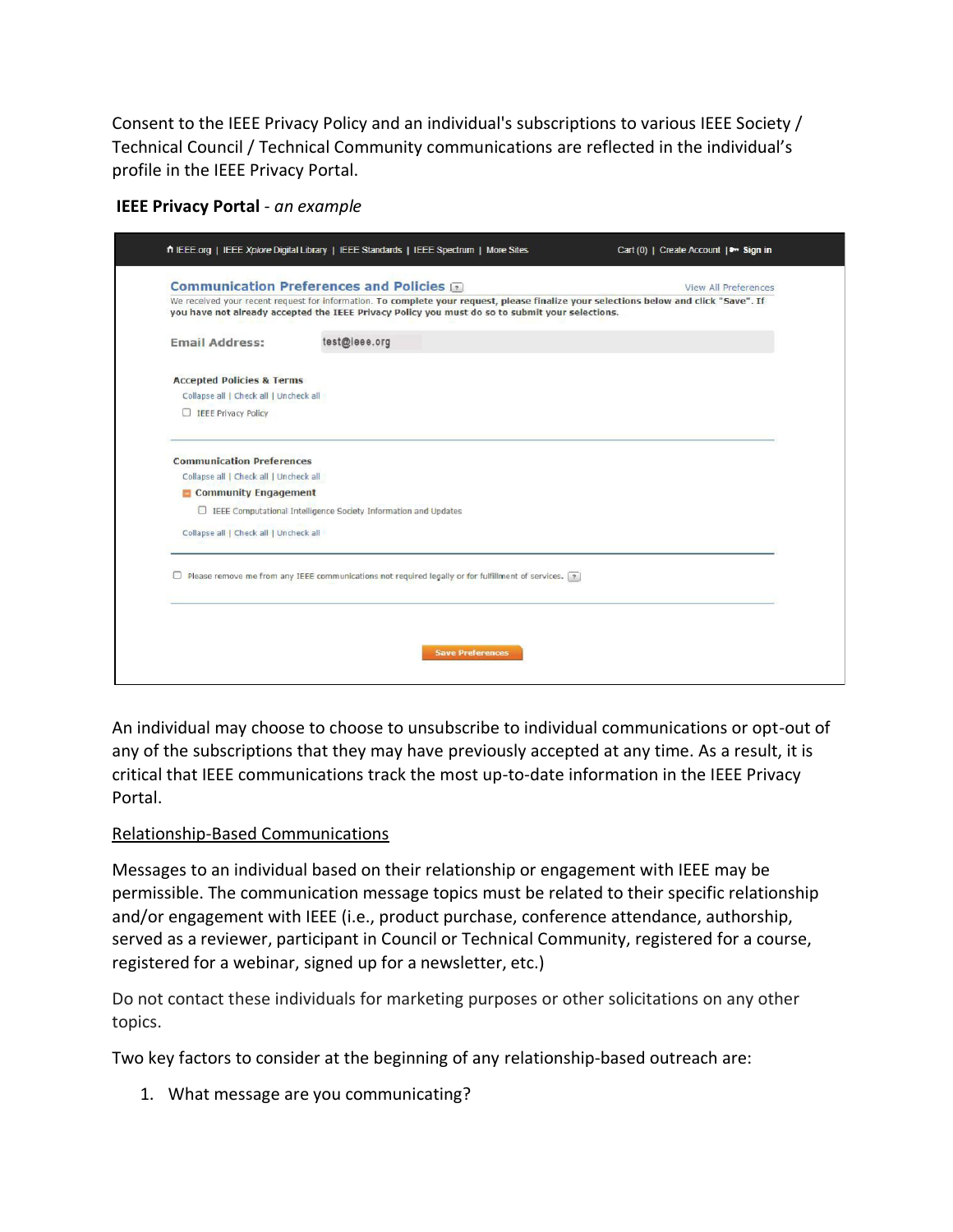2. What is the relationship of that individual to the group you are representing?

Retain a historical record of how and when the relationship or engagement occurred (such as purchase or registration details). This data should be stored in an IEEE database or application or downloaded to a volunteer's GoogleApps@ieee account.

 $\rightarrow$  When possible, collection and storage of subscription-level information in the IEEE Consent Management System (CMS) is recommended. *(See Bulletin [#10: Consent](https://ta.ieee.org/operations/technical-activities-data-privacy-resource-page/bulletin-10-consent-capture-and-recording-in-the-ieee-consent-management-system)  [Capture and Recording in the IEEE Consent Management System\)](https://ta.ieee.org/operations/technical-activities-data-privacy-resource-page/bulletin-10-consent-capture-and-recording-in-the-ieee-consent-management-system)*

Third-party campaign management systems (e.g., email service providers, marketing automation software, etc.) may also enable collection of consent to the IEEE Privacy Policy and other subscriptions

- $\rightarrow$  This approach will require additional steps to upload this information to CMS for future required validation needs.
- → Contact your campaign management system provider for specific guidance on collecting consent or assistance with record keeping.
- → If not uploaded to the CMS, this data should be stored in an IEEE database or application or downloaded to a volunteer's GoogleApps@ieee account.

| <b>Relationship Basis</b>                                                          | <b>Message Topic</b>                                                     | <b>Timeframe</b>                                                                      | <b>Examples</b>                                                                                                                                              |
|------------------------------------------------------------------------------------|--------------------------------------------------------------------------|---------------------------------------------------------------------------------------|--------------------------------------------------------------------------------------------------------------------------------------------------------------|
| <b>IEEE Membership</b>                                                             | <b>IEEE</b> member<br>benefits                                           | <b>Current IEEE</b><br>members                                                        | Technical<br>expertise,<br>activities and<br>events, career and<br>professional<br>networking,<br>discounts                                                  |
| <b>IEEE Society or</b><br>Council membership<br>or joined a Technical<br>Community | Member benefits<br>of that Society /<br>Council / Technical<br>Community | Current<br>members of<br>that Society /<br>Council /<br><b>Technical</b><br>Community | Call for authors for<br>Society/TC<br>publications,<br>reviewers or<br>speakers for<br>Society/TC<br>conferences,<br>newsletter for<br>Society/TC<br>members |

The table below provides examples showing message and relationship alignment.